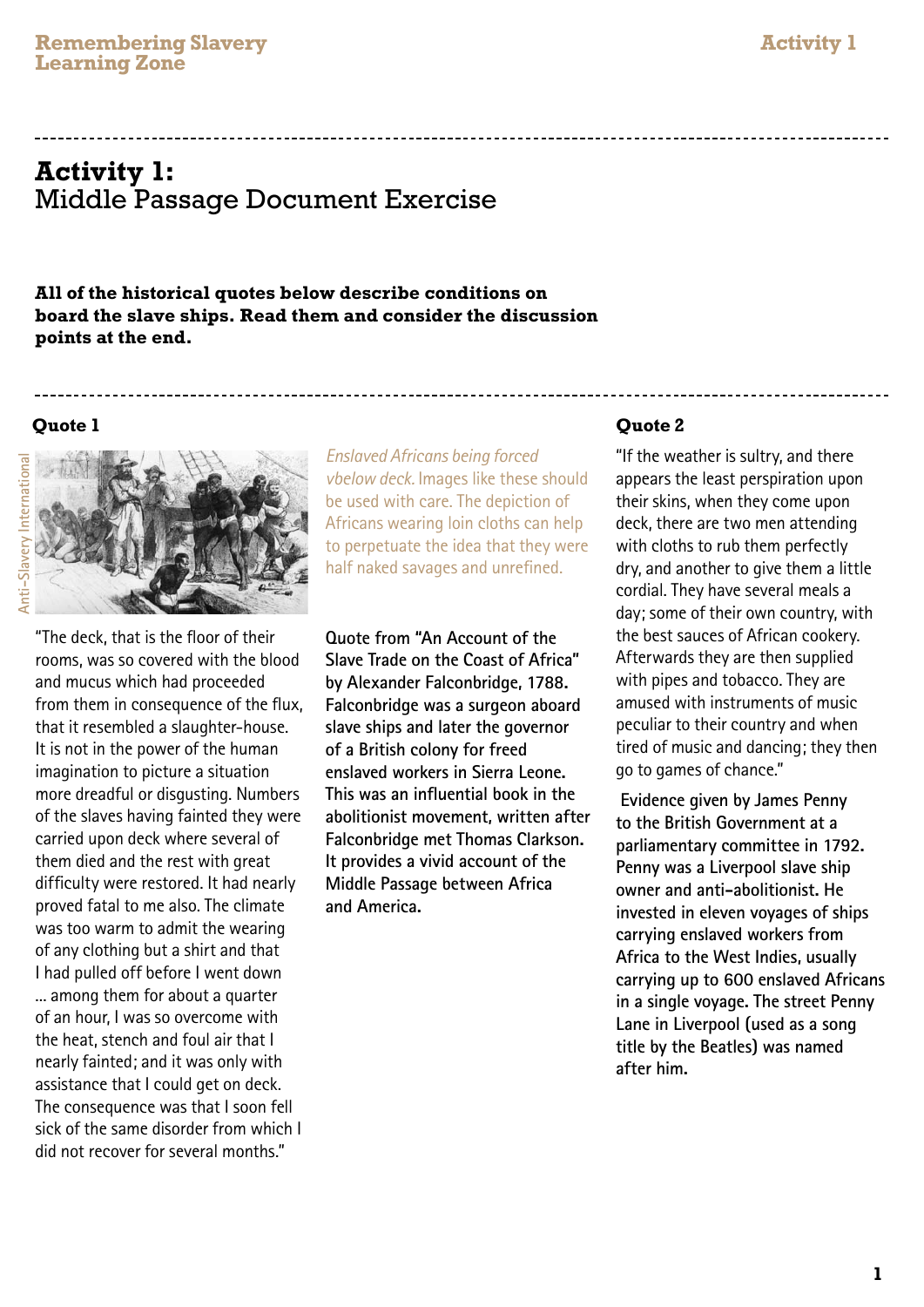## **Activity 1:** Middle Passage Document Exercise

## **Quote 3**

"The truth is, that for the sake of exercise, these miserable wretches, loaded with chains, oppressed with disease and wretchedness, are forced to dance by the terror of the lash, and sometimes by the actual use of it. One slave trader I spoke to was employed to dance the men, while another person danced the women … As to their singing, what shall we say when we are told that their songs are songs of lamentation upon their departure which, while they sing, are always in tears, in so much that one captain (more humane as I should conceive him, therefore, than the rest) threatened one of the women with a flogging, because the mournfulness of her song was too painful for his feelings."

**Quote from "Debate on Mr Wilberforce's Resolutions respecting the Slave Trade: The Parliamentary History of England. From the Norman Conquest in 1066 to the year of 1803" written by William Corbett, published 1806. This is an extract from William Wilberforce's 1789 abolition speech. In the 1700s, unlike today, there was no official record of speeches made to Parliament. Instead, newspapers recorded their own versions of speeches and, in many cases, altered what they had heard to serve their own political agenda. So, although most of the accounts of this speech are similar, they do differ depending on which version you read.**

#### **Quote 4**

"The closeness of the place, and the heat of the climate added to the number in the ship, which was so crowded that each had scarcely room to turn himself, almost suffocated us. This produced copious perspirations, so that the air soon became unfit for respiration, from a variety of loathsome smells, and brought on a sickness among the slaves, of which many died. This wretched situation was...aggravated by the galling of the chains...the filth of the necessary tubs...the shrieks of the women, and the groans of the dying, rendered the whole scene of horror almost inconceivable.



#### *Slave irons.*

Captains of slave-ships feared that their captives would escape and take over the ship during the voyage from Africa to the Caribbean and the Americas. These slave-irons are typical of those used to restrain enslaved Africans.

"One day, when we had a smooth sea, and a moderate wind, two of my wearied countrymen, who were chained together (I was near them at the time), preferring death to such a life of misery, somehow made through the nettings, and jumped into the sea: immediately another quite dejected fellow, who, on account of his illness, was suffered to be out of irons, also followed their example; and I believe many more would soon have done the same, if they had not been prevented by the ship's crew, who were instantly alarmed. Those of us that were the most active were, in a moment, put down under the deck; and there was such a noise and confusion amongst the people of the ship as I never heard before, to stop her, and get the boat to go out after the slaves. However, two of the wretches were drowned, but they got the other, and afterwards flogged him unmercifully, for thus attempting to prefer death to slavery."

## Quote from chapter two in **"The Interesting Narrative of the Life of Olaudah Equiano, or Gustavus Vassa the African" written by Olaudah Equiano in 1789.**

This chapter describes Equiano's experiences on board a slave ship in the Middle Passage between Africa and America. This was a strongly abolitionist autobiography which became a best seller as well as furthering the anti-slavery cause. Equiano was born in Essaka, an Igbo village, in the kingdom of Benin